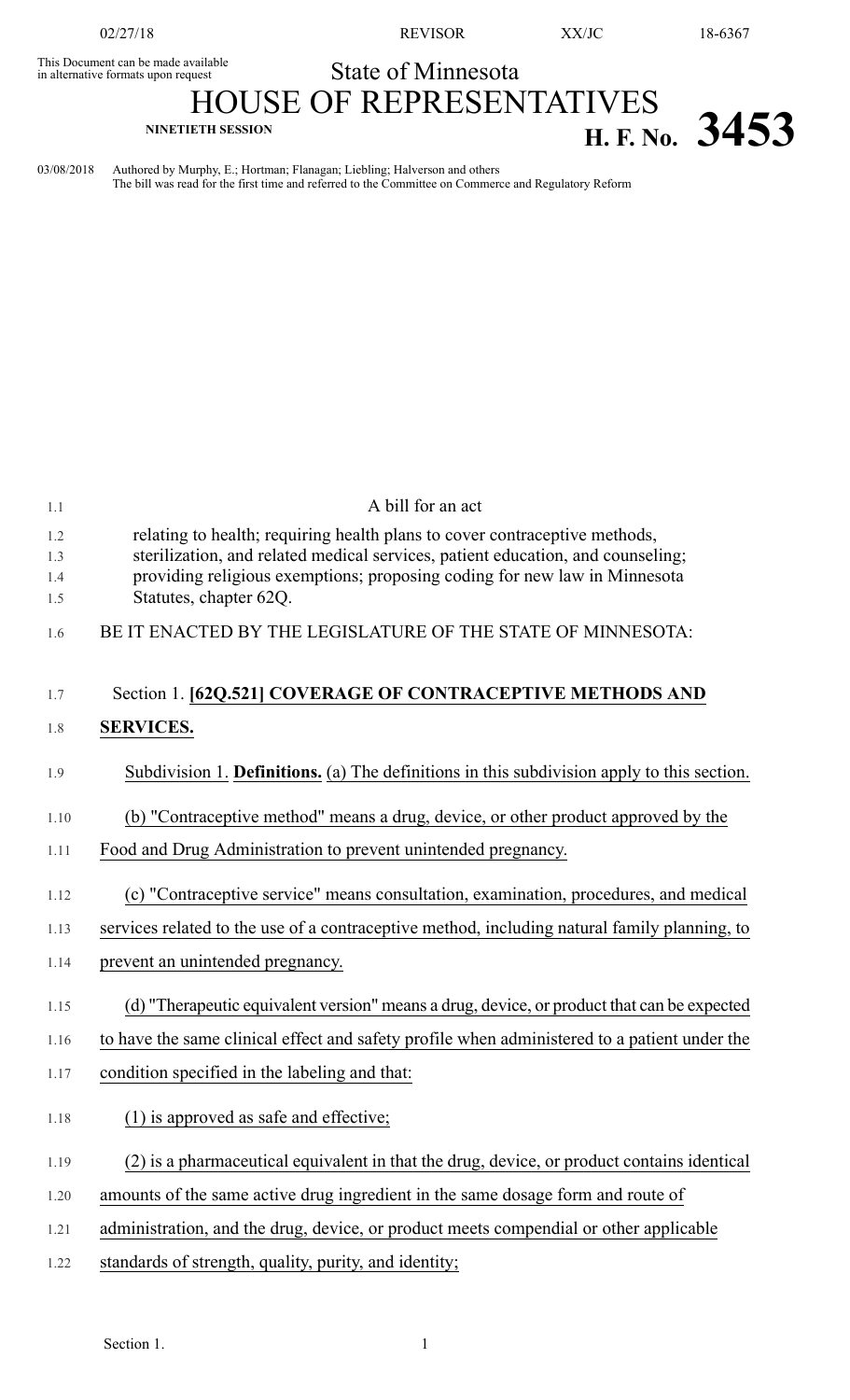| 2.1  | (3) is bioequivalent in that:                                                                |
|------|----------------------------------------------------------------------------------------------|
| 2.2  | (i) the drug, device, or product does not present a known or potential bioequivalence        |
| 2.3  | problem and meets an acceptable in vitro standard; or                                        |
| 2.4  | (ii) if the drug, device, or product does present a known or potential bioequivalence        |
| 2.5  | problem, it is shown to meet an appropriate bioequivalence standard;                         |
| 2.6  | (4) is adequately labeled; and                                                               |
| 2.7  | (5) is manufactured in compliance with current manufacturing practice regulations.           |
| 2.8  | Subd. 2. Required coverage; cost sharing prohibited. (a) A health plan must provide          |
| 2.9  | coverage for:                                                                                |
| 2.10 | (1) all contraceptive methods, including over-the-counter contraceptives, but excluding      |
| 2.11 | male condoms;                                                                                |
| 2.12 | (2) voluntary sterilization procedures;                                                      |
| 2.13 | (3) contraceptive services, patient education, and counseling on contraception; and          |
| 2.14 | (4) follow-up services related to contraceptive methods, voluntary sterilization procedures, |
| 2.15 | and contraceptive services, including but not limited to management of side effects,         |
| 2.16 | counseling for continued adherence, and device insertion and removal.                        |
| 2.17 | (b) A health plan company shall not require any cost-sharing requirements, including         |
| 2.18 | co-pays, deductibles, and coinsurance, for the coverage required by this section.            |
| 2.19 | (c) A health plan company shall not include any referral requirements or restrictions, or    |
| 2.20 | require a delay for the coverage required by this section.                                   |
| 2.21 | (d) If the Food and Drug Administration has approved more than one therapeutic               |
| 2.22 | equivalent version of a contraceptive method, a health plan is not required to include more  |
| 2.23 | than one therapeutic equivalent version in its formulary.                                    |
| 2.24 | (e) If a provider recommends a specific contraceptive method to an enrollee, the health      |
| 2.25 | plan company must provide coverage for the contraceptive method.                             |
| 2.26 | (f) If a contraceptive method is not covered by a health plan, the health plan company       |
| 2.27 | must provide enrollees with an easily accessible, transparent, and expedient process, that   |
| 2.28 | is not unduly burdensome to the enrollee, to request coverage of the contraceptive method    |
| 2.29 | by the health plan.                                                                          |
| 2.30 | (g) Nothing in this section allows for the exclusion of coverage for a contraceptive         |
| 2.31 | method prescribed by a provider, acting within the provider's scope of practice, for reasons |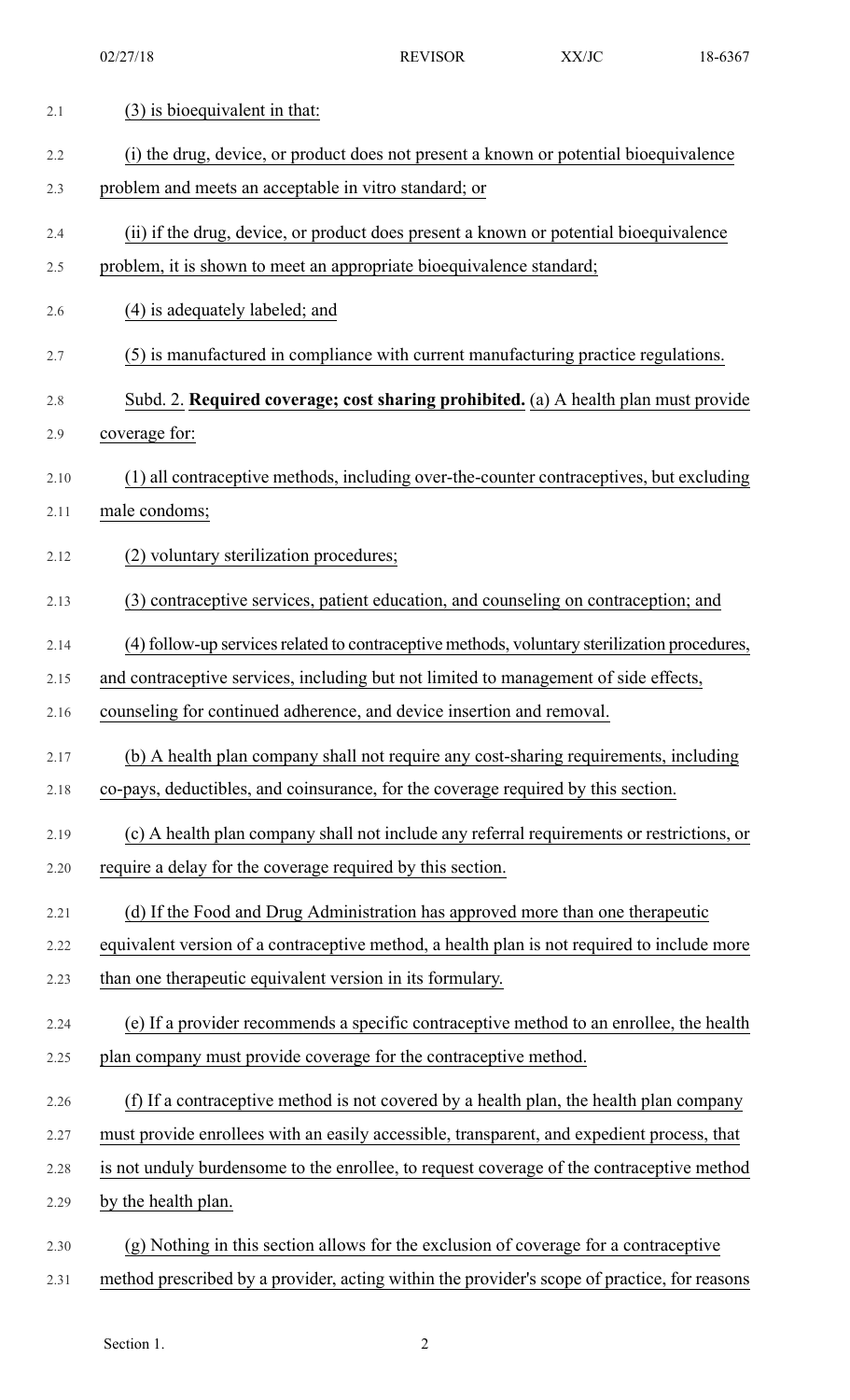| 3.1  | other than contraceptive purposes, such as decreasing the risk of ovarian cancer or eliminating   |
|------|---------------------------------------------------------------------------------------------------|
| 3.2  | symptoms of menopause, or for contraception that is necessary to preserve the life or health      |
| 3.3  | of an enrollee.                                                                                   |
| 3.4  | Subd. 3. Religious employers; exempt. For purposes of this subdivision, a "religious"             |
| 3.5  | employer" means an employer that is a nonprofit entity and meets the requirements of              |
| 3.6  | section $6033(a)(3)(A)(i)$ or (iii) of the Internal Revenue Code of 1986, as amended (2018).      |
| 3.7  | A religious employer is exempt from this section if the religious employer provides all           |
| 3.8  | employees and prospective employees with reasonable and timely notice of the exemption            |
| 3.9  | prior to their enrollment in the health plan. The notice must provide a list of the contraceptive |
| 3.10 | methods the employer refuses to cover for religious reasons.                                      |
| 3.11 | Subd. 4. Accommodation for eligible organizations. (a) An organization is an "eligible            |
| 3.12 | organization" if it:                                                                              |
| 3.13 | (1) is a nonprofit entity that holds itself as a religious organization and opposes providing     |
| 3.14 | coverage for some or all contraceptive methods or services required to be covered by this         |
| 3.15 | section on account of religious objections; or                                                    |
| 3.16 | (2) is a closely held for-profit entity and the organization's highest governing body has         |
| 3.17 | adopted a resolution or similar action, under the organization's applicable rules of governance   |
| 3.18 | and consistent with state law, establishing that it objects to covering some or all of the        |
| 3.19 | contraceptive methods or services on account of the owners' sincerely held religious beliefs;     |
| 3.20 | and                                                                                               |
| 3.21 | (3) submits a notice to its health plan company stating that it qualifies as an eligible          |
| 3.22 | organization under this subdivision and that it has a religious objection to coverage for all,    |
| 3.23 | or a subset of, contraceptive methods or services.                                                |
| 3.24 | (b) For purposes of paragraph (a), clause (2), a closely held for-profit entity is an entity      |
| 3.25 | that has:                                                                                         |
| 3.26 | (1) more than 50 percent of the value of its ownership interest owned directly or indirectly      |
| 3.27 | by five or fewer individuals, or has an ownership structure that is substantially similar; and    |
| 3.28 | (2) no publicly traded ownership interest, meaning any class of common equity securities          |
| 3.29 | required to be registered under United States Code, chapter 15, section 781.                      |
| 3.30 | (c) For purposes of paragraph (b), ownership interests owned by:                                  |
| 3.31 | (1) a corporation, partnership, estate, or trust are considered owned proportionately by          |
| 3.32 | the entity's respective shareholders, partners, or beneficiaries;                                 |